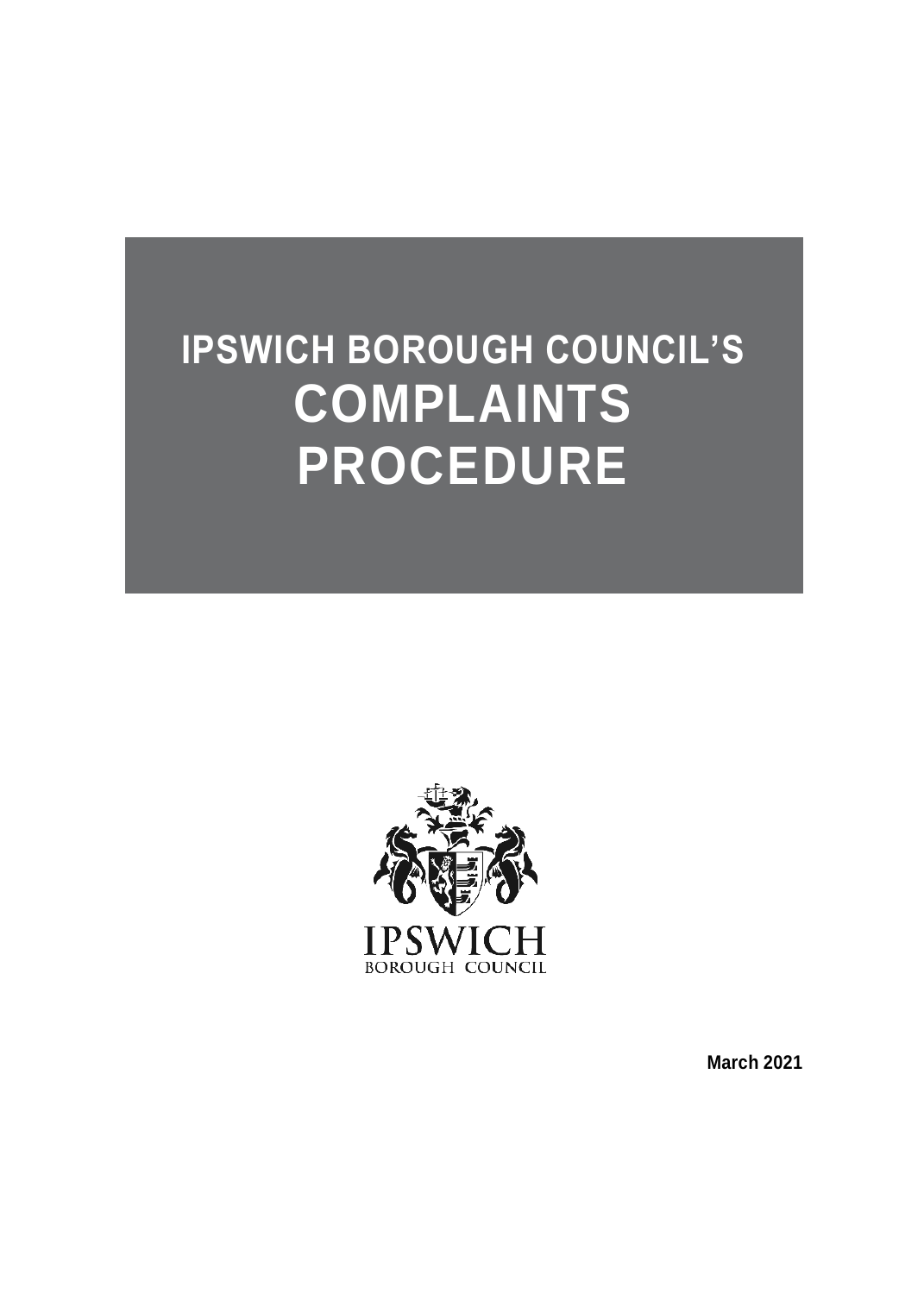## **IPSWICH BOROUGH COUNCIL'S COMPLAINTS PROCEDURE**

#### **IPSWICH BOROUGH COUNCIL** strives to provide high quality services.

In order to maintain the services, we have a formal complaints process and use the data to continually review and improve.

#### **The purpose of this procedure is to inform you of:**

- How you can complain to Ipswich Borough Council about its services
- How the Council will deal with your complaint
- What to do if you are unsatisfied with the response you receive

#### **What is a complaint?**

An expression of dissatisfaction, however made, about the standard of service, actions or lack of action by the organisation, its own staff, or those acting on its behalf, affecting an individual or a group.

#### **What can I complain about?**

- $\checkmark$  Failure by the Council to provide an agreed service
- $\checkmark$  Failure by the Council to respond to a request for a service
- $\checkmark$  The attitude or conduct of an employee or Councillor
- $\checkmark$  Failure to follow an agreed procedure

#### **What is not a complaint?**

- [Requests for a serv](https://my.ipswich.gov.uk/service/Contact_Us___General_Enquiry)ice, [change or impro](https://my.ipswich.gov.uk/service/Contact_Us___Comment)vement Please let us know by using the online [General Enquiry](https://my.ipswich.gov.uk/service/Contact_Us___General_Enquiry) or [Comment](https://my.ipswich.gov.uk/AchieveForms/?mode=fill&consentMessage=yes&form_uri=sandbox-publish://AF-Process-e8bf3caa-8479-4475-93a7-04c1705b608d/AF-Stage-1d08fb2f-26f0-4d19-8bdb-193752e76ad3/definition.json&process=1&process_uri=sandbox-processes://AF-Process-e8bf3caa-8479-4475-93a7-04c1705b608d&process_id=AF-Process-e8bf3caa-8479-4475-93a7-04c1705b608d) forms
- Reque[sts for information or an explanation](https://www.ipswich.gov.uk/freedom-of-information) of Council policy or practice this is a [Freedom of Information](https://my.ipswich.gov.uk/AchieveForms/?mode=fill&consentMessage=yes&form_uri=sandbox-publish://AF-Process-b0f0b811-6c65-4c26-8959-fb9be70da122/AF-Stage-71ffb287-06a6-41c3-ae9f-57a945d6212c/definition.json&process=1&process_uri=sandbox-processes://AF-Process-b0f0b811-6c65-4c26-8959-fb9be70da122&process_id=AF-Process-b0f0b811-6c65-4c26-8959-fb9be70da122) request
- \* The complaints procedure cannot be used to investigate a decision where there is a formal right of appeal (such as a [planning decision,](https://www.ipswich.gov.uk/content/how-to-appeal) a [parking](https://www.ipswich.gov.uk/pcn)  [penalty charge](https://www.ipswich.gov.uk/pcn) notice or a [benefit application\)](https://www.ipswich.gov.uk/content/if-you-disagree-our-housing-benefit-decision)

#### **How your complaint will be dealt with**

- Your complaint will be acknowledged within 3 working days from the date it is received
- You will receive a response to your complaint within the timeframes set out for each Stage
- You will be treated fairly and courteously
- Your complaint will be treated in confidence
- If we have done something wrong, we will apologise and put things right as soon as possible
- We will review complaints, so we can prevent the same problem happening in the future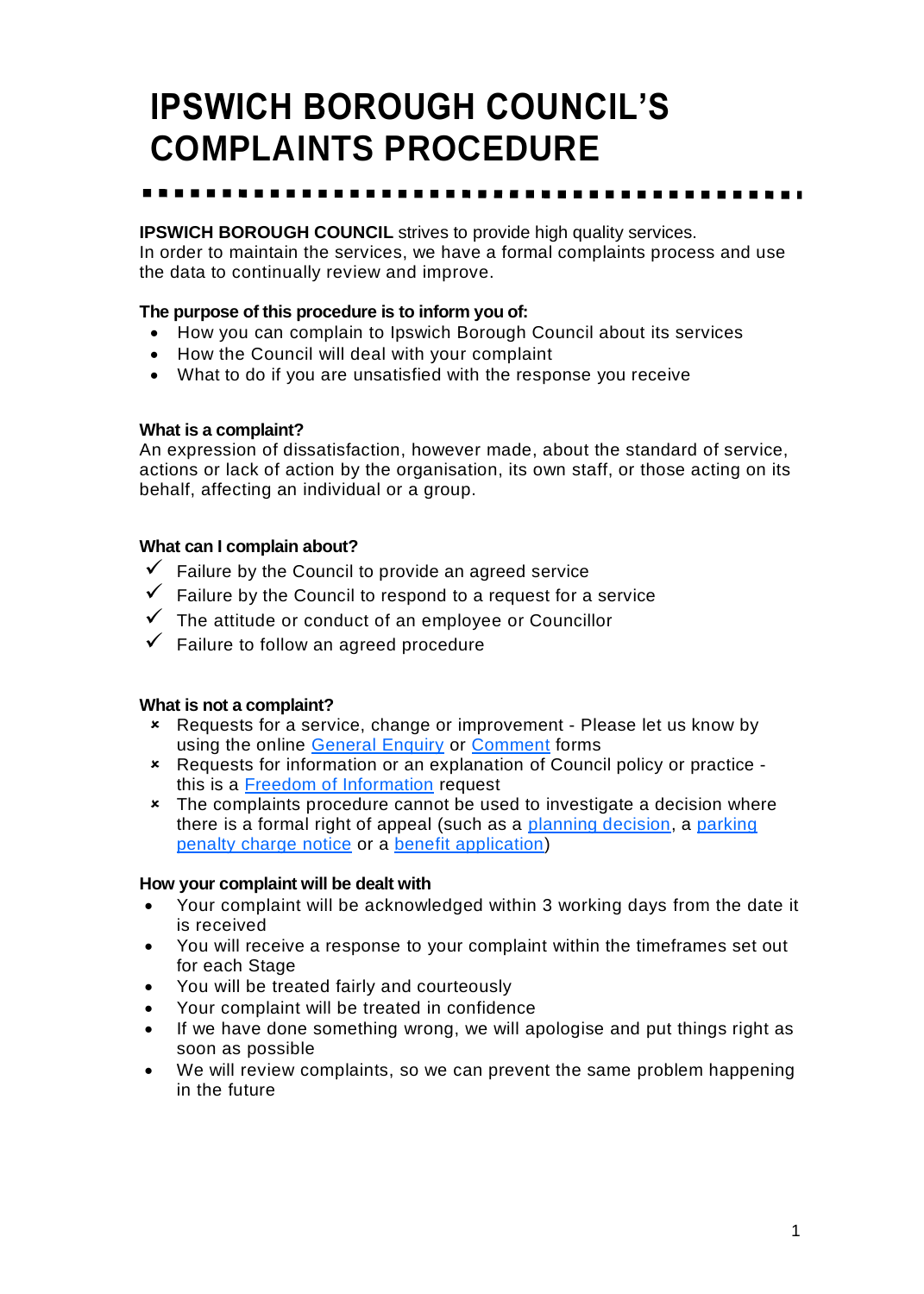#### **Complaint - Stage 1**

If you are not happy with any part of our service, the relevant service area will investigate and respond to you. The Council is committed to resolving complaints quickly when they have arisen, by putting things right or giving you a full explanation.

If a complaint is received, we will respond within:

- Acknowledgement 3 working days from the date the complaint is received
- Full response 10 working days from the date the complaint is acknowledged (if it is not possible to respond in this timeframe you will receive an explanation with the date that the Stage 1 response will be responded by, which will be no longer than an additional 10 working days).

*All correspondence to a complaint will be by email or letter*.



#### **Complaint - Stage 2**

If you are not satisfied with the Stage 1 response you receive, you can escalate your complaint to a Stage 2 to be investigated further. This will need to be done within 20 working days from the Stage 1 response.

If a complaint is escalated to Stage 2, we will respond within:

- Acknowledgement 3 working days from the date the complaint escalation is received
- Full response 20 working days from the date the complaint escalation is acknowledged (if it is not possible to respond in this timeframe you will receive an explanation with the date that the Stage 2 response will be responded by, which will be no longer than an additional 10 working days).

*All correspondence to a complaint will be by email or letter*



#### **Complaint - Stage 3**

If you are unhappy with the Stage 2 response you receive, you can escalate this to our Chief Executive, who will fully investigate your complaint and the responses. This will need to be done within 20 working days from the Stage 2 response.

If a complaint is escalated to Stage 3, we will respond within:

• Acknowledgement – 3 working days from the date the complaint escalation is received

• Full response – 20 working days from the date the complaint escalation is acknowledged *All correspondence to a complaint will be by email or letter*



#### **Complaint - Stage 4 (Ombudsman)**

If you remain unsatisfied with your complaint you can contact the relevant Ombudsman:

- Complaints related to Housing Housing Ombudsman: [www.housing-ombudsman.org.uk](http://www.housing-ombudsman.org.uk/)
- All other Complaints Local Government & Social Care Ombudsman: [www.lgo.org.uk/](http://www.lgo.org.uk/)